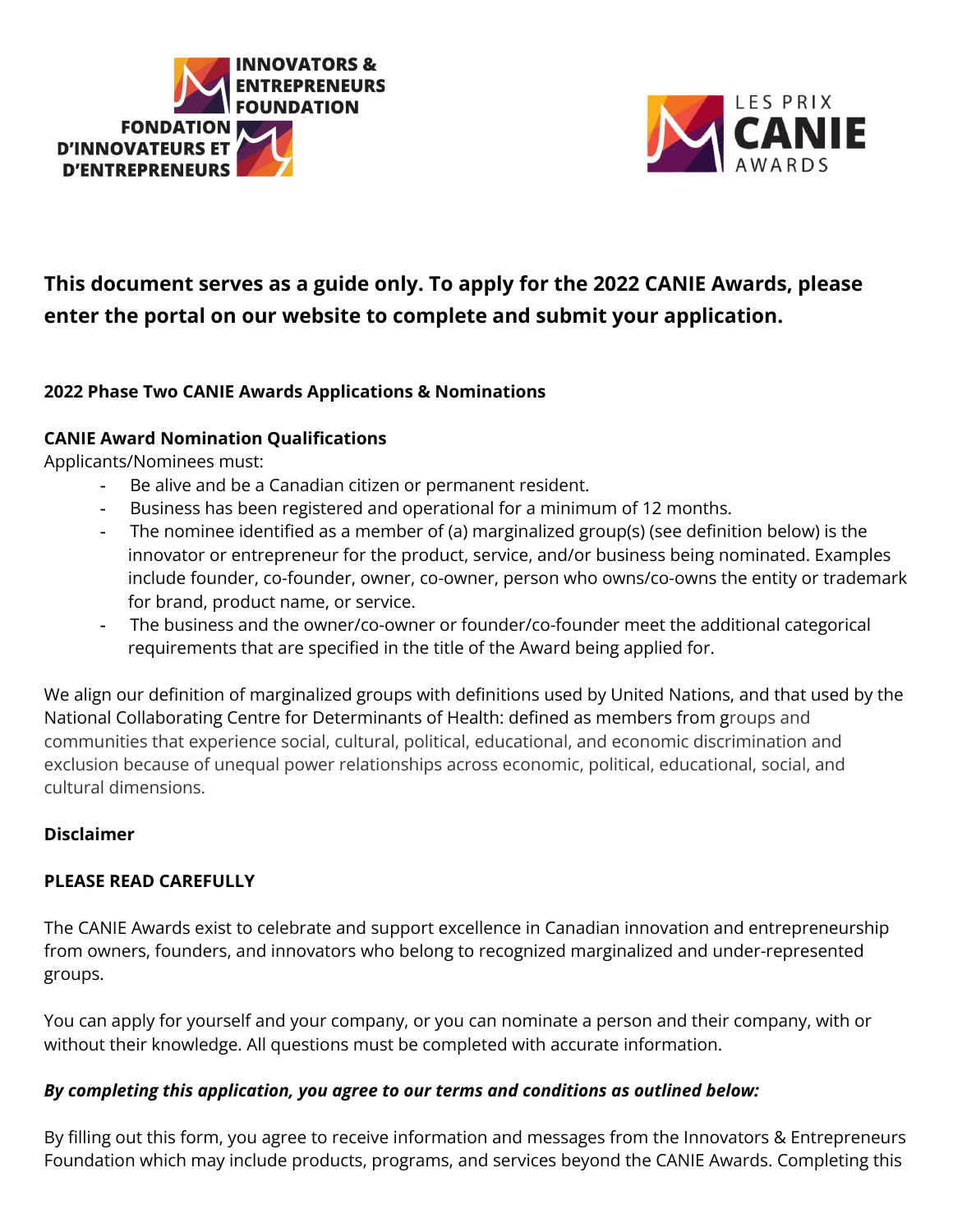form also acts as an acknowledgement that you understand that you may withdraw your consent at any time by unsubscribing.

**Applicable Law and Dispute Settlement:** These Terms and Conditions shall be interpreted in accordance with the general principles of international law, to the exclusion of any specific national law. Nothing in these Terms and Conditions or in relation to them shall be construed as a waiver of the privileges and immunities of the Innovators & Entrepreneurs Foundation under national or international law, and/or submitting Innovators & Entrepreneurs Foundation to any national court jurisdiction.

**Limitation of Liability and Indemnity:** Under no circumstances, shall the Innovators & Entrepreneurs Foundation be responsible to participants for any loss, direct, indirect, incidental, special or consequential damage, liability or expense incurred or suffered that is claimed to have resulted from or in connection with the CANIE Awards. Participants agree to indemnify and hold harmless the Innovators and Entrepreneurs Foundation from and against any and all legal liability, claims, losses, actions, damages, and expenses that may occur, directly or indirectly, from or in relation to this competition, including, without limitation, any infringement of the intellectual property rights or other rights of any third party with respect to the projects they submit.

## **Confidentiality of Submitted Information:**

- i) Information submitted from applicants will be retained and maintained with strict confidentiality within the charity's possession. Only charity personnel and members of the Awards/Grants adjudication team will have access to full application information.
- ii) Only the applicant's business name, business email, and business phone number may be shared with the Sponsors who fund the award(s) programming for which the application is made. No other information from the application will be provided to sponsors.
- iii) Innovators & Entrepreneurs Foundation will share only anonymized information from applications with research partners and educators as part of research studies to understand how to better serve the groups and communities we exist to support.

**Final Considerations:** This program may be modified, interrupted and/or canceled if there are justified circumstances that warrant it. Likewise, the Innovators & Entrepreneurs Foundation reserves the right to declare all or any of the benefits unawarded, in the event that no submitted project meets the expected quality, in the opinion of the decision-making team.

## **Acceptance of Disclaimer, and Testament of Application Accuracy**

By completing this application, you agree to the above disclaimer, and you agree that all information provided in the application is accurate and verifiable if requested by the foundation, its sponsors, or its external auditors.

## **Application Questions**

The CANIE Award application is divided into two sections: Business & Applicant/Nominee Details, and Award Questions. Answers must be provided for all questions. During adjudication, the Business & Applicant/Nominee Details provide award qualifying data and demographic facts to aid us in supporting our applicants. During adjudication, only Award Questions are graded on a 1 to 10 scale. Please complete all answers under both sections. Incomplete or inaccurate applications will be disqualified.

## **Business & Applicant/Nominee Details:**

1. Please select the award category you are applying for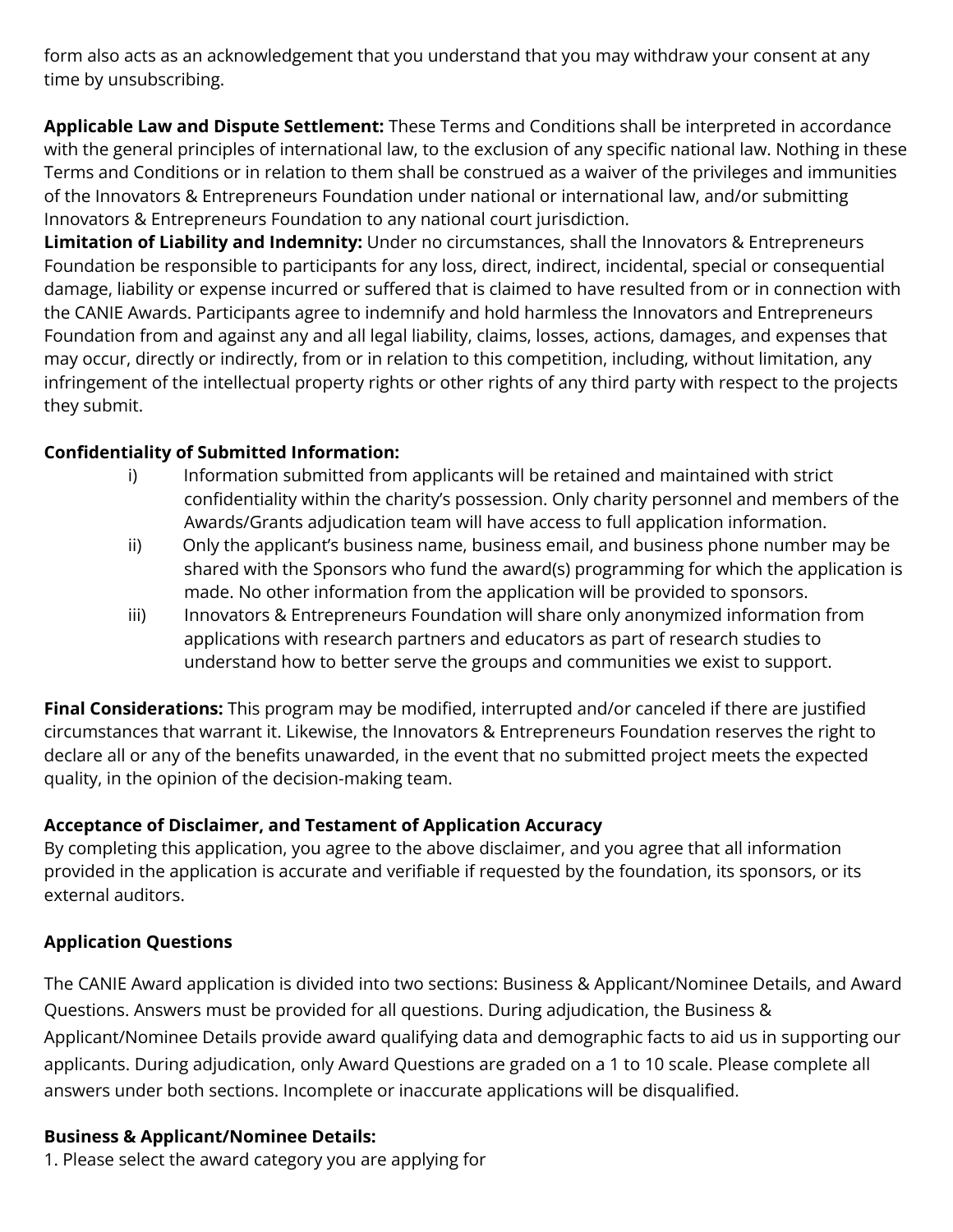(pull down list of awards)

2. We align our definition of marginalized groups with definitions used by United Nations, and that used by the National Collaborating Centre for Determinants of Health: defined as members from groups and communities that experience social, cultural, political, educational, and economic discrimination and exclusion because of unequal power relationships across economic, political, educational, social, and cultural dimensions.

- 1. Please select the marginalized or under-represented group/community the applicant/nominee identify with (pull down menu)
- 2. Please select if the applicant/nominee identifies as a part of another marginalized or under-represented group/community. If you are not selecting a second group, select none from the pulldown menu.
- 3. Please select if the applicant/nominee identifies as a part of another marginalized or under-represented group/community. If you are not selecting a third group, select none from the pulldown menu.

#### (List for pull-down menu)

Age 55+ new business entrepreneur Immigrant Indigenous Peoples LGBTQ2S+ communities Member of racialized community/group Military Veteran Neurodivergent Women Youth (age 18 to 28) Other marginalized/under-represented group not listed: please specify:……………………………. None

3. **(for Veteran Entrepreneur of the Year Award only)** Please share i) what roles you held in the Canadian Armed Forces, and ii) what your experience was transitioning from military service to starting your business. (500 word limit)

- 4. First Name of applicant/nominee
- 5. Last Name of applicant/nominee
- 6. Business name
- 7. Business email
- 8. Business phone number
- 9. Town/city/region of applicant/nominee
- 10. Province
	- ON
	- QC
	- NS
	- NB
	- $MB$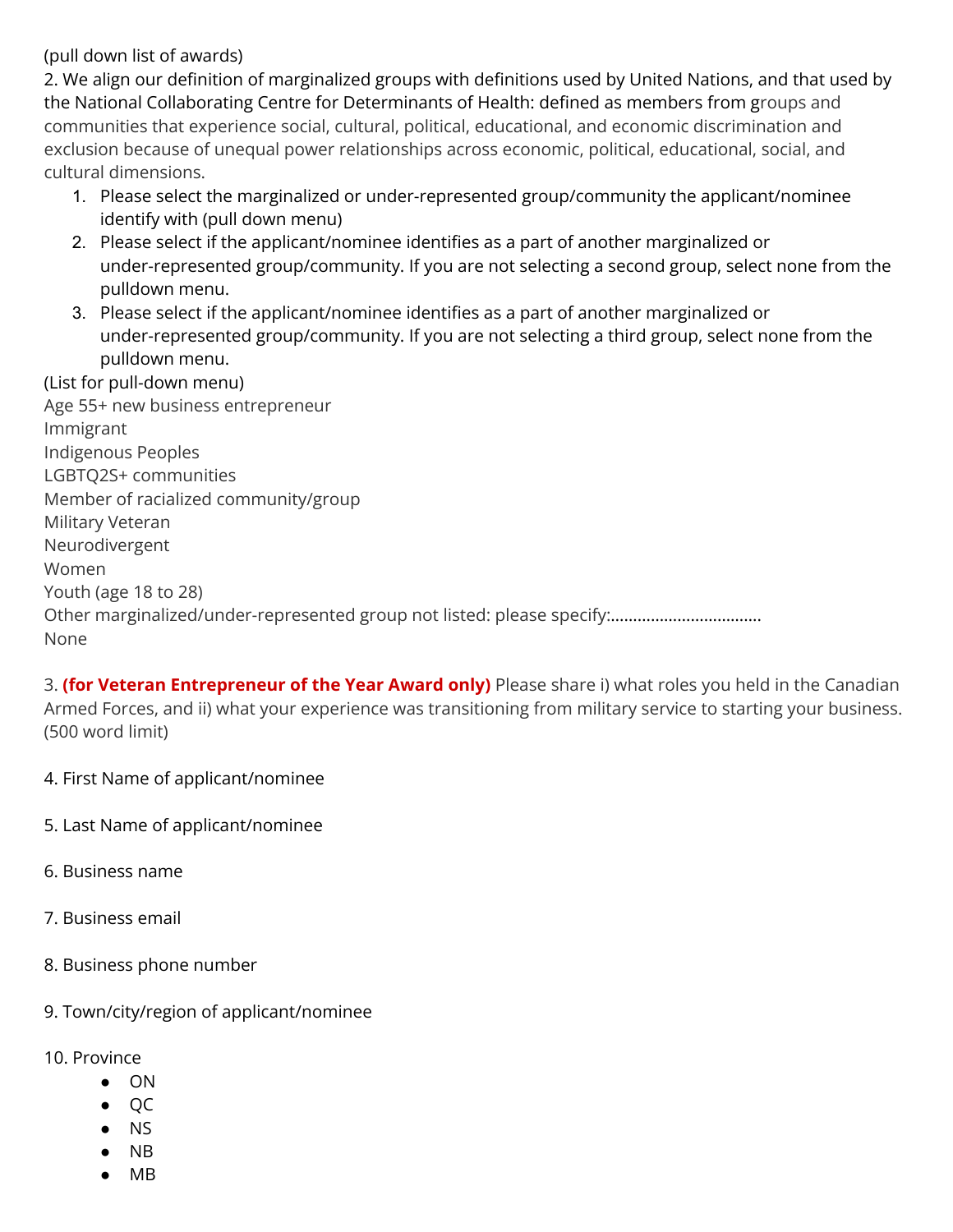- $BC$
- PE
- $\bullet$  SK
- AB
- NL
- NT
- YT
- NU
- 11. Registered Business Number
- 12. Last 12 months' Operational Expenditures
- 13. Last 12 months' Gross Revenue/Gross Income
- 14. Industry sector
	- Agriculture, forestry, fishing, and hunting
	- Mining, quarrying, and oil and gas extraction
	- Utilities
	- Construction
	- Manufacturing
	- Wholesale trade
	- Retail trade
	- Transportation and warehousing
	- Information and cultural industries
	- Communications and/or marketing
	- Recruitment and/or HR
	- Finance and insurance
	- Real estate, rental, and leasing
	- Professional, scientific, and technical services
	- Management of companies and enterprises
	- Administrative and support, waste management and remediation services
	- Environmental product of services
	- Educational services
	- Health care and social assistance
	- Arts, design, entertainment, and recreation
	- Journalism
	- Accommodation and food services
	- Public administration
	- Other services or products: must specify...........................................................
- 15. How long has the business been operational?
- 16. Number of employees

17. Provide a list of any awards or formal recognition received by the founder/company.

18. Provide a list of regular vendors within your business community, and nationally that you rely upon to operate your business.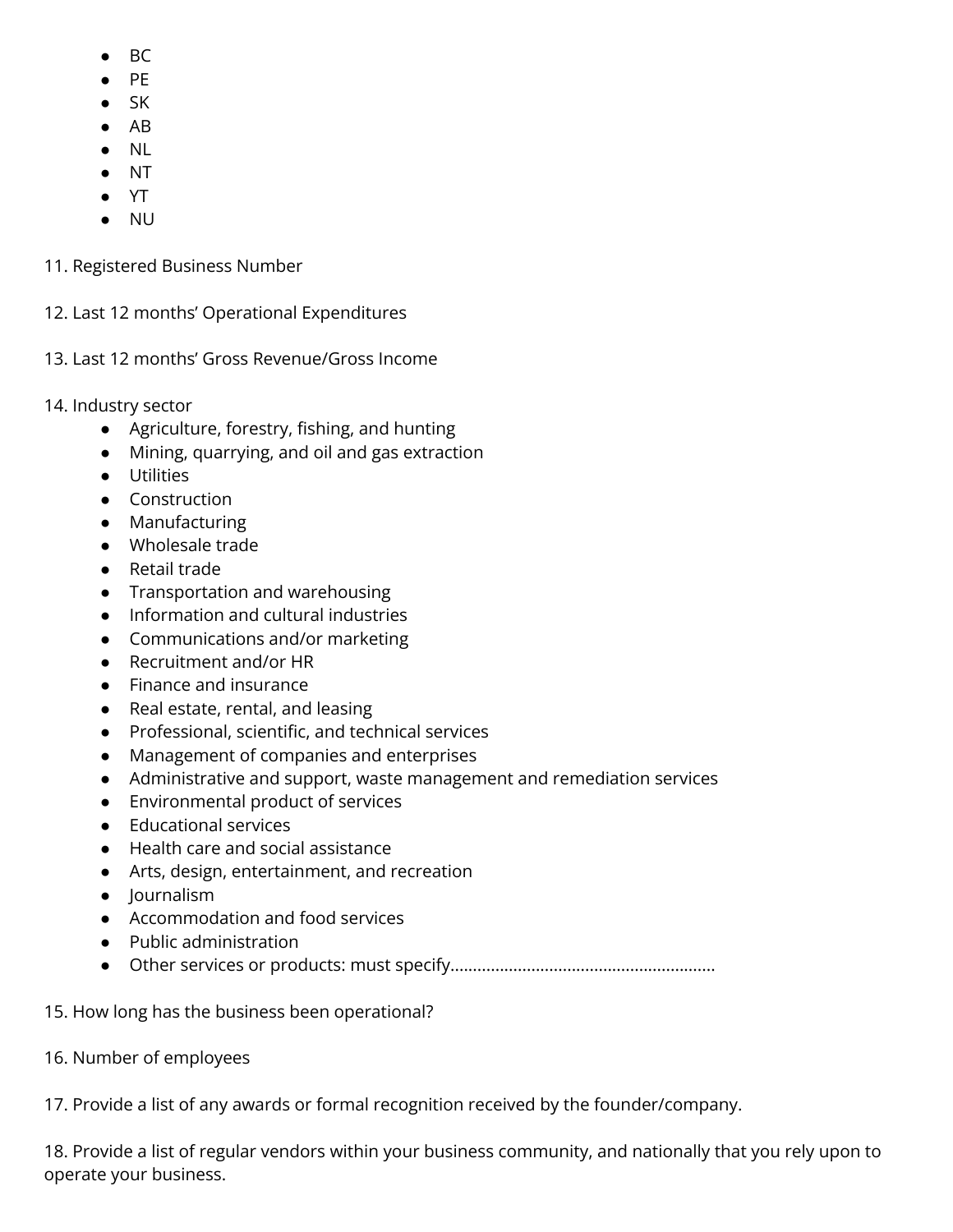#### **Social Media Profiles**

- 19. Website
- 20. Twitter
- 21. LinkedIn
- 22. Facebook
- 23. Instagram
- 24. How did you hear about the CANIE Awards?
	- Our website
	- Other websites
	- Email invitation
	- Facebook
	- Google ad
	- Other social media platforms
	- Newspaper / radio
	- Friend / colleague
	- Internet search
	- Other

#### **Award Questions**

We recommend you save your application answers in your own personal files. This will ensure that in the unlikely event there is a problem with our system, you have a copy of your answers.

25. Please provide a biography/profile of the company owner/CEO. (max. 500 words)

26. What are the mission and values of the individual/company? (max. 500 words)

27. Describe what the individual/company does and what products/services they offer. (max. 500 words)

28. Share information on successful commercialization results and the potential to scale. List the number of units/services sold, where product is manufactured/where services are created, how and where products/services are distributed, i.e., locally, regionally, nationally, or internationally. (max. 500 words)

29. Describe how the individual/company has exhibited industry leadership and excellence through best practices, revenue growth, and people development. (max. 500 words)

30. Describe how the individual/company applies accessibility, diversity, equity, and inclusion for the employee and employment candidate experience, and for the business's customer experience. (max. 500 words)

31. How has the individual/company made a positive social impact in the community(ies) it serves and operates from? Are there economic and/or social benefits to your region, province and/or Canada, resulting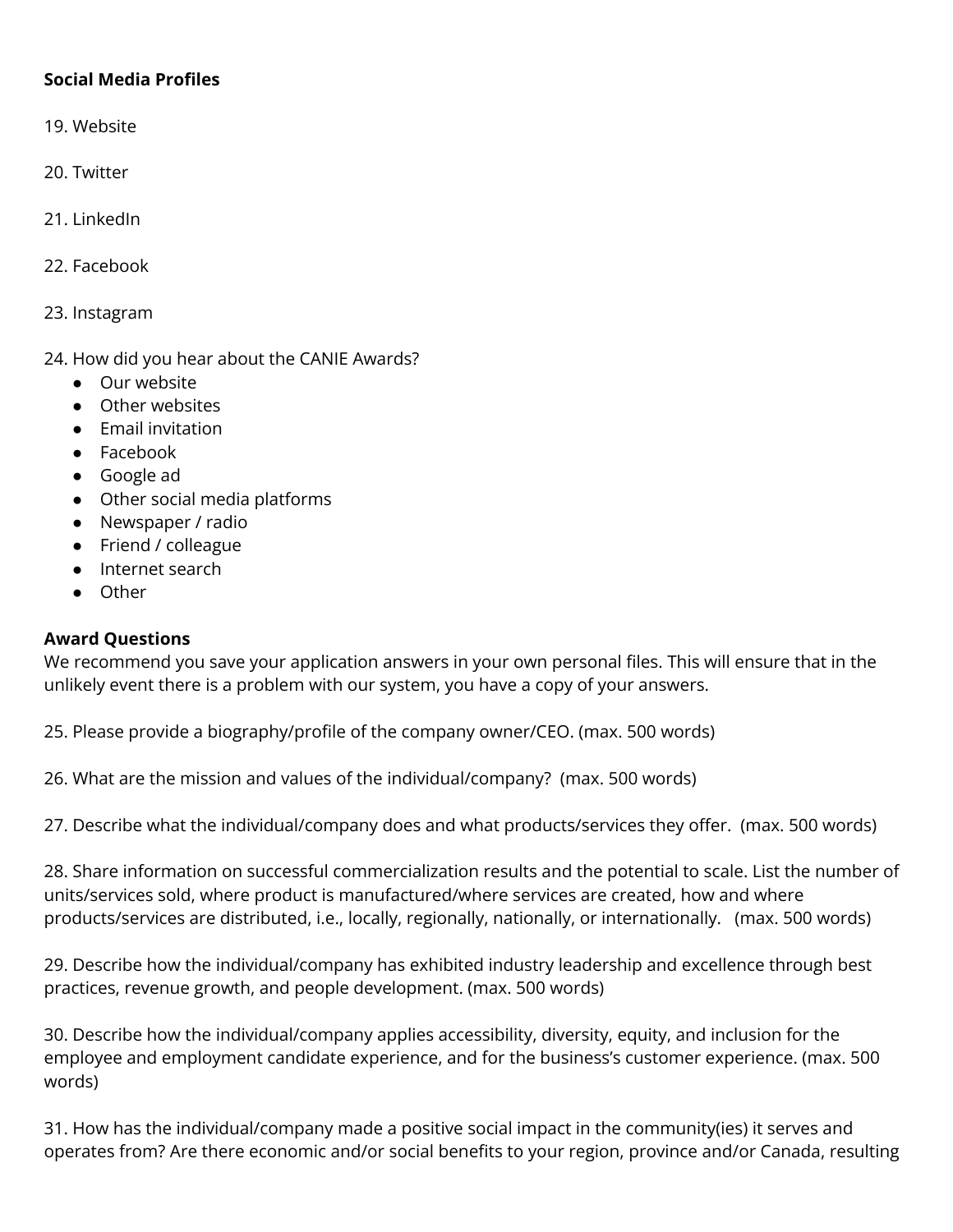from the success of the business? Please include any volunteering and/or community engagement the individual/company participates in beyond the business operations. (max. 500 words)

32. List what, if any, external factors in the past 12 months have had a negative impact on the business, product, and/or service. Based on these negative external factors, describe how the individual/company demonstrated resilience to overcome these external factors and to achieve business excellence? (max. 500 words)

33. What are the owner's vision and goals for growth and scale for the business/product? How may this award support the owner in achieving this vision? (max. 500 words)

34. Describe why the individual/business is best suited for the Award for which you are applying. What additional information not covered above may assist in the charity's Award adjudication? (max. 500 words)

## **FRENCH VERSION / VERSION FRANÇAISE**

## **Qualifications pour la nomination aux prix CANIE**

Candidatures et nominations aux prix CANIE de la phase deux de 2022 Qualifications pour la nomination aux prix CANIE Les candidats / nominés doivent:

- Être en vie et être citoyen canadien ou résident permanent.
- L'entreprise est enregistrée et opérationnelle depuis au moins 12 mois.

- Le candidat identifié comme membre d'un ou plusieurs groupes marginalisés (voir définition ci-dessous) est l'innovateur ou l'entrepreneur du produit, du service et/ou de l'entreprise mis en candidature. Les exemples incluent le fondateur, le cofondateur, le propriétaire, le copropriétaire, la personne qui possède/co-porte l'entité ou la marque déposée pour la marque, le nom du produit ou le service. - L'entreprise et le propriétaire/copropriétaire ou fondateur/cofondateur satisfont aux exigences catégorielles supplémentaires qui s'appliquent au titre du prix.

Nous alignons notre définition des groupes marginalisés sur celle des Nations Unies en tant que : Discrimination sociale, culturelle, politique, éducative et économique et exclusion des relations de pouvoir inégales à travers les réseaux économiques, politiques, éducatifs, sociaux et sociaux Dimensions culturelles.

## **Avis de non-responsabilité**

## **VEUILLEZ LIRE ATTENTIVEMENT**

Les prix CANIE existent pour reconnaître et soutenir l'excellence en innovation et en entrepreneuriat au Canada des propriétaires, fondateurs et innovateurs qui sont reconnus comme appartenant à des groupes marginalisés et sous-représentés.

Vous pouvez postuler pour vous-même et votre entreprise, ou vous pouvez nommer une personne et son entreprise, avec ou sans leur connaissance. Toutes les questions doivent être complétées avec des informations exactes.

## **En remplissant cette demande, vous acceptez les termes et conditions décrits ci-dessous:**

En remplissant ce formulaire, vous acceptez de recevoir des informations et des messages de la Fondation Innovateurs & Entrepreneurs qui peuvent inclure des produits, programmes et services au-delà des Prix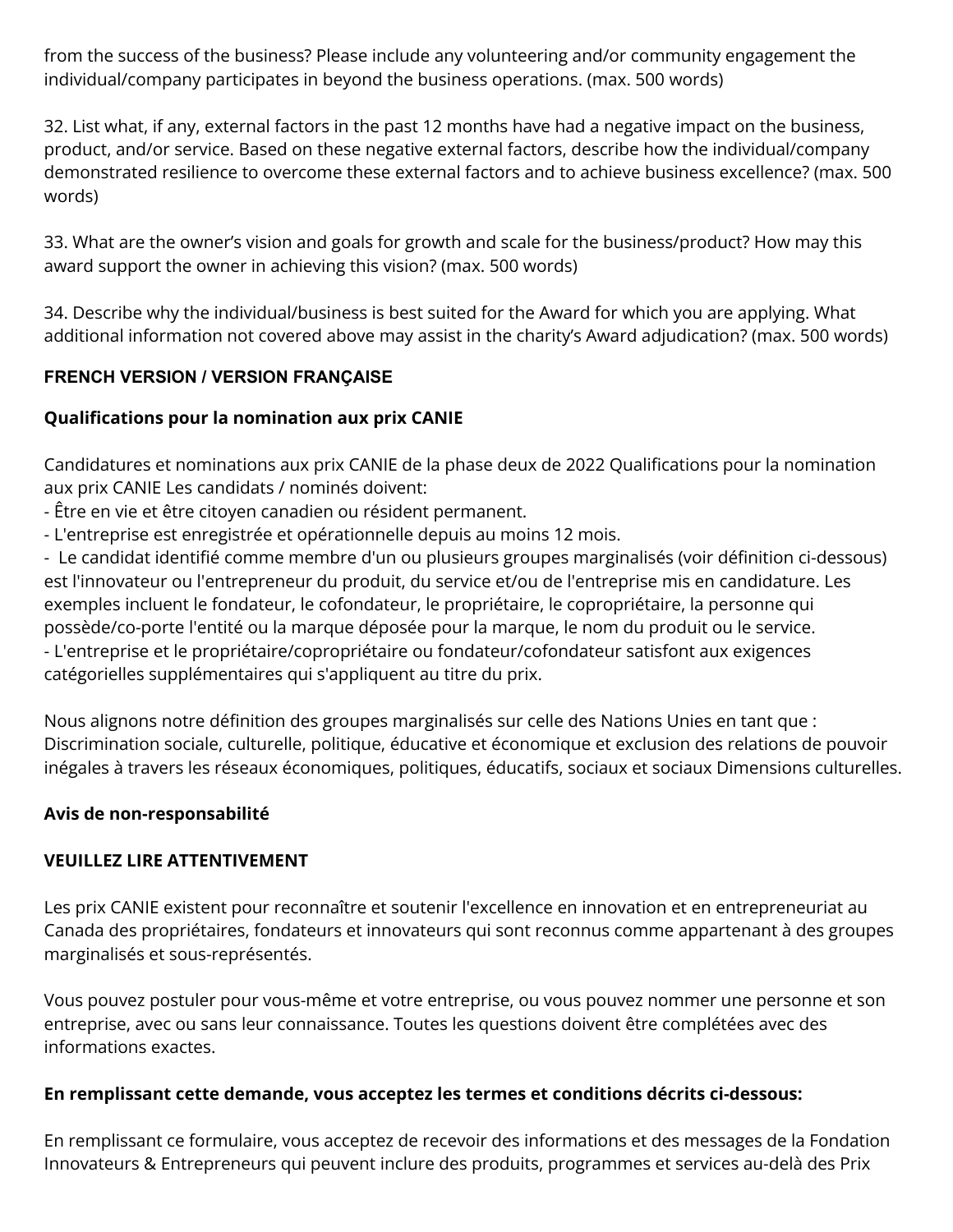CANIE. En remplissant ce formulaire, vous reconnaissez également que vous comprenez que vous pouvez retirer votre consentement à tout moment en vous désinscrivant.

**Loi applicable et règlement des différends**: Les présentes conditions générales doivent être interprétées conformément aux principes généraux du droit international et à l'exclusion de toute loi nationale spécifique. Rien dans les présentes conditions générales ou leur relation avec la Fondation Innovators & Entrepreneurs en vertu de la renonciation aux privilèges et immunités ne s'applique à Innovators &. Entrepreneurs Foundation à toute juridiction judiciaire nationale. Limitation de responsabilité et indemnisation : En aucun cas, la Fondation Innovateurs & Entrepreneurs ne sera responsable de toute perte, dommage direct, indirect, accessoire, spécial ou consécutif, responsabilité ou dépense encourue ou encourue en lien avec les Prix CANIE. Les participants acceptent, indemnisent et exonèrent la Fondation Innovateurs et Entrepreneurs de toute responsabilité légale, réclamations, pertes, actions, dommages et coûts pouvant survenir, directement ou indirectement, de ce Concours. à la limitation, droits de propriété intellectuelle ou autres droits de toute infraction.

#### **Soumissions de confidentialité:**

- i) Les informations soumises par les candidats seront conservées et maintenues dans la stricte confidentialité de la propriété de l'organisme de bienfaisance. Seuls le personnel de l'organisme de bienfaisance et les membres de l'équipe de sélection des prix/subventions auront accès aux informations complètes sur la candidature.
- ii) Seuls le nom commercial, l'e-mail professionnel et le numéro de téléphone professionnel du candidat seront partagés avec le sponsor qui a créé la candidature pour le(s) prix. Aucune autre information de la candidature ne sera fournie aux sponsors.
- iii) Innovators & Entrepreneurs Foundation ne partagera que des informations anonymisées avec des applications, des partenaires de recherche et des éducateurs dans le cadre d'études de recherche afin de mieux servir les groupes et les communautés dans lesquels nous existons.

**Considérations finales:** Ce programme peut être modifié, interrompu et/ou annulé s'il existe des circonstances justifiées qui le justifient. De même, la Fondation Innovateurs & Entrepreneurs se réserve le droit de déclarer tout ou partie de ses avantages indisponibles, dans le cas où aucun projet soumis ne répondrait à la qualité attendue, de l'avis de l'équipe décisionnelle.

## **Acceptation de la clause de non-responsabilité et du testament d'exactitude de la candidature**

En sélectionnant "J'accepte", vous acceptez la clause de non-responsabilité ci-dessus et vous acceptez que toutes les informations fournies soient exactes et vérifiables à la demande de la Fondation, de ses sponsors ou de ses auditeurs externes. . (pulldown menu: Je suis d'accord/pas d'accord)

#### **Demande de candidature**

Les candidatures aux prix CANIE sont divisées en deux sections: Entreprise et candidat/détails sur la candidature et questions sur les prix. Des réponses doivent être fournies pour toutes les questions, mais seules les questions d'attribution sont notées pendant le processus de sélection. Veuillez compléter toutes les réponses dans les deux sections. Les candidatures incomplètes ou inexactes seront disqualifiées.

#### **Détails sur l'entreprise et le candidat/le candidat**

1. Veuillez sélectionner la catégorie de prix pour laquelle vous postulez Prix de l'entrepreneur de l'année pour anciens combattants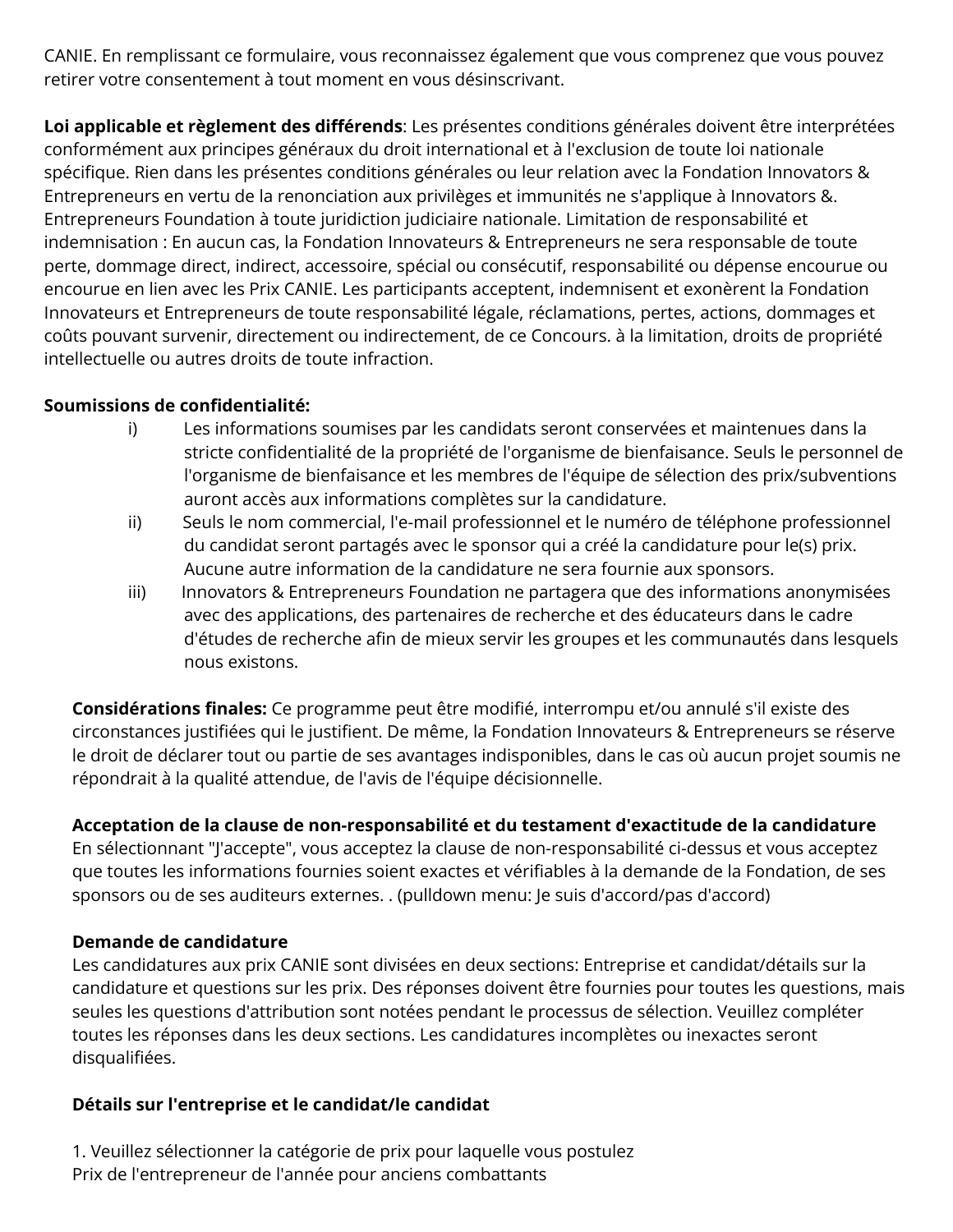Entrepreneur noir de l'année

(liste déroulante des prix: Veteran Business Owner of the Year = Propriétaire d'entreprise vétéran de l'année / pls ask Priscilia to translate the Black Entrepreneur of the Year)

2. membres de groupes marginalisés: définis comme les membres de groupes et de communautés qui connaissent des dimensions économiques, politiques, éducatives, sociales et culturelles la discrimination et l'exclusion sociales, culturelles, politiques, éducatives et économiques.

I. Veuillez sélectionner le groupe / la communauté marginalisé ou sous-représenté à laquelle vous / le candidat appartenez (pull down menu)

II. Veuillez choisir si vous / le candidat êtes membre d'un autre groupe ou d'une autre communauté marginalisée ou sous-représentée. Si vous ne sélectionnez pas un deuxième groupe, sélectionnez Aucun dans le menu déroulant. pull down menu)

III. Veuillez choisir si vous / le candidat êtes membre d'un autre groupe ou d'une autre communauté marginalisée ou sous-représentée. Si vous ne sélectionnez pas un troisième groupe, sélectionnez Aucun dans le menu déroulant. pull down menu)

- Âge 55+ nouvel entrepreneur
- Immigrant
- Peuples autochtones
- $\bullet$  LGBTQ2S +
- Membre d'une communauté/groupe racialisé
- Ancien combattant militaire
- Femmes
- Neurodivergentes
- $\bullet$  Jeunes (18 à 28 ans)
- Groupe marginalisé/sous-représenté non répertorié : veuillez préciser…………………………….
- Aucun

# 3. **(Pour le prix de l'entrepreneur de l'année pour les anciens combattants)**

Veuillez indiquer i) les rôles que vous avez occupés dans les Forces armées canadiennes et ii) votre expérience de transition entre le service militaire et le lancement de votre entreprise.

4. Prénom du propriétaire/fondateur/innovateur mis en candidature

- 5. Nom de famille du propriétaire/fondateur/innovateur mis en candidature
- 6. Nom de l'entreprise
- 7. Courriel de l'entreprise
- 8. Numéro de téléphone de l'entreprise
- 9. Ville

10. Province ● ON ● QC ● NS ● NB ● MB ● BC ● PE ● SK ● AB ● NL ● NT ● YT ● NU

- 11. Numéro d'entreprise enregistré
- 12. Dépenses d'exploitation des 12 derniers mois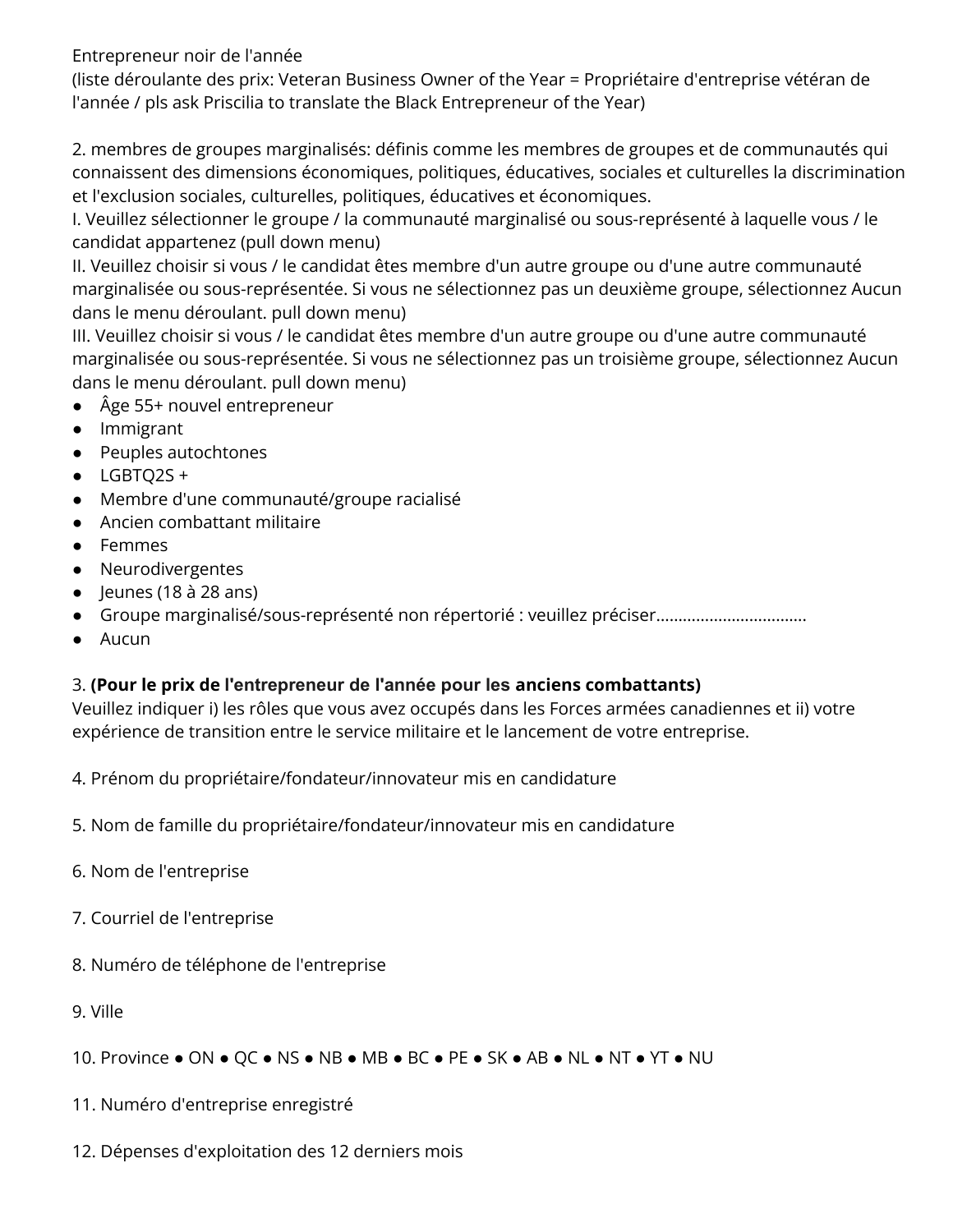#### 13. Recettes brutes/revenus bruts des 12 derniers mois

14. Secteur industriel ● Agriculture, foresterie, pêche et chasse ● Mines, carrières, et extraction de pétrole et de gaz ● Services publics ● Construction ● Fabrication ● Commerce de gros ● Commerce de détail ● Transport et entreposage ● Industries de l'information et de la culture ● Communications et/ou marketing ● Recrutement et/ou RH ● Finance et assurance ● Immobilier, location et crédit-bail ● Services professionnels, scientifiques et techniques ● Gestion de sociétés et d'entreprises ● Services administratifs et de soutien, gestion des déchets et assainissement ● Produits de services environnementaux ● Services éducatifs ● Soins de santé et assistance sociale ● Arts, design, divertissement et loisirs ● Journalisme ● Services d'hébergement et de restauration ● Administration publique

● Autres services ou produits : à préciser …………………………….

15. Depuis combien de temps l'entreprise est-elle opérationnelle?

16. Nombre d'employés

17. Fournisseur d'une liste de toutes les récompenses ou reconnaissances formelles reçues par le fondateur / l'entreprise.

18. Fournissez une liste des fournisseurs réguliers au sein de votre communauté d'affaires et à l'échelle nationale qui comptent sur vous pour exploiter votre entreprise.

#### **Profils sociaux**

- 19. Site Internet
- 20. Twitter
- 21. LinkedIn
- 22. Facebook
- 23. Instagram

24. Comment avez-vous entendu parler des Prix CANIE ? ● Notre site Web ● Autres sites Web ● Invitation par e-mail ● Facebook ● Les annonces Google ● Autres plates-formes de médias sociaux ● Journal/radio ● Ami/collègue ● Recherche sur Internet ● Autres

#### **Questions sur le prix**

Veuillez conserver une copie de vos réponses dans le cas peu probable d'un problème du système.

25. Veuillez fournir une biographie/profil du propriétaire/PDG de l'entreprise. (Limite de 500 mots)

26. Quelles sont la mission et les valeurs de l'individu/de l'entreprise (limite de 500 mots)

27. Décrivez ce que l'individu/l'entreprise fait et quels produits/services ils offrent. (Limite de 500 mots)

28. Partager des informations sur les résultats de commercialisation réussie et le potentiel d'échelle. Indiquez le nombre d'unités/services vendus, où le produit est fabriqué/où les services sont créés, comment et où les produits/services sont distribués, par exemple localement, régionalement, nationalement ou internationalement. (Limite de 500 mots)